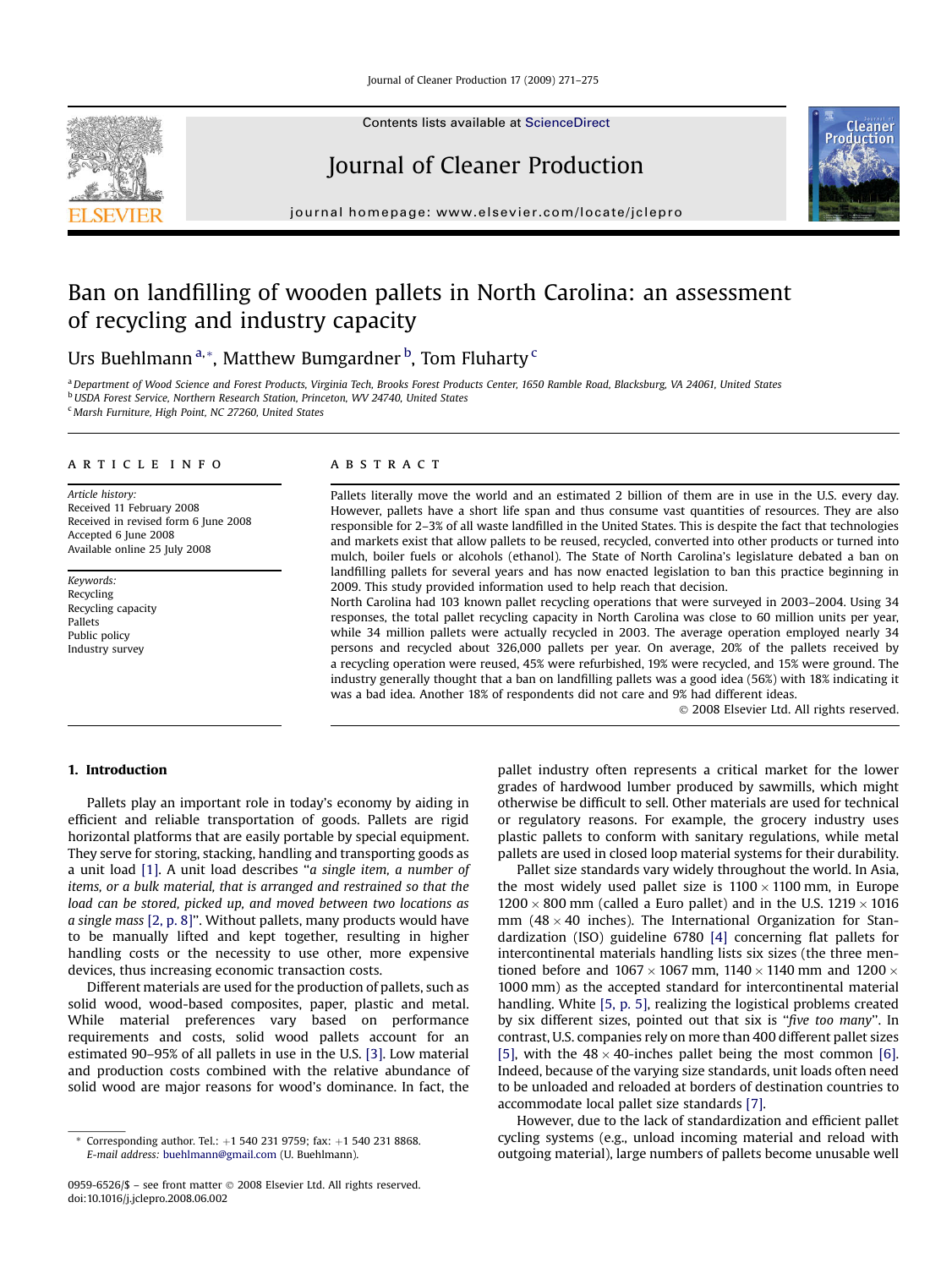before the end of their potential time of obsoleteness and are discarded in landfills, ground into mulch, used for boiler fuel, or left to rot. In the U.S., an estimated 450 million new pallets are produced annually [\[3\]](#page-3-0) and 1.9 billion pallets are in use at any moment in the U.S. [\[8\]](#page-3-0), most of them wooden pallets. Thus, the U.S. pallet stock is replenished every four years, leaving the pallet industry and end-users with a large amount of material, mostly wood, to dispose of.

To produce 450 million new pallets annually, the pallet industry consumes vast quantities of resources. In 2005, it was estimated that 33% (3.8 billion board feet) of the total hardwood lumber produced in the United States was used for pallet manufacturing, making it the single largest use of hardwood lumber [\[9\]](#page-3-0). It is also known that wooden pallets represent 2% of all Municipal Solid Waste (MSW) and over 3% of all Construction and Demolition Waste (C&D) landfilled [\[10,11\]](#page-3-0). Technologies exist that allow for reusing and recycling of these discarded pallets, thereby improving the use of harvested forest resources and landfill space, creating opportunities to produce value added wood products, and adding employment opportunities to rural economies [\[12\].](#page-3-0)

Wood, an environmentally friendly, sustainable and versatile raw material [\[13–15\]](#page-3-0) with uncounted fields of applications [\[16\],](#page-3-0) is easily recycled [\[17,18\].](#page-3-0) Landfilling discarded pallets thus is not foreordained [\[12\]](#page-3-0). Recycled products from wooden pallets include remanufactured pallets [\[19,20\]](#page-3-0), wood flooring [\[21,22\],](#page-3-0) woodcement panels and bricks [\[23,24\]](#page-3-0), mulch [\[25\]](#page-3-0), boiler fuel [\[26,27\]](#page-3-0) and alcohols like ethanol [\[28,29\].](#page-4-0) The increasing demand for woody biomass for consumption and energy generation [\[30,31\]](#page-4-0) could create additional incentives to avoid landfilling wood pallets and parts by increasing the cost of the pallet raw material (lumber) and by offering higher returns for reusing or recycling discarded pallets.

North Carolina, the ninth fastest growing state in the U.S. [\[32\],](#page-4-0) actively pursues waste minimization strategies to lessen the need for landfill capacity [\[33\].](#page-4-0) Over a million ton of unused wood residuals were documented by Buehlmann and Murphy [\[34\]](#page-4-0) based on numbers from the North Carolina Department of Environmental and Natural Resources (NCDENR). However, these numbers likely underestimate the amount of wood residuals available, as Buehlmann and Kincaid [\[35\]](#page-4-0) found up to 20 times the amount of wood residuals generated in some counties compared to the ones estimated by the North Carolina Energy Divisions' Wood Residue Report [\[36\]](#page-4-0). According to 1997 estimates, only 37% (151,661 tons) of the pallets discarded in North Carolina were reused or recycled, while the remainder was brought to landfills or turned into low value products such as mulch or boiler fuel [\[37\]](#page-4-0). Thus, 282,000 tons of wood were either used as fuel, mulch, or disposed of in landfills. Yet, many of the pallets that are discarded need only minor repairs to be reusable or can be easily disassembled and recycled into new pallets, thereby significantly lowering the amount of wood that is discarded. North Carolina, like many other states, faces limits on landfilling space due to more stringent environmental restrictions and a more critical public. Thus, the state is working on legislation that would reduce the amount of materials landfilled in the future. Among other things, the current draft of the NC Solid Waste Plan 2004–2013 lists a landfilling ban on pallets and untreated wood as a top priority [\[38\].](#page-4-0) This call was reinforced by the NC Division of Waste Management's forum issues concerning solid waste [\[37\].](#page-4-0)

# 2. Objectives

To assess the ability of North Carolina's pallet recyclers to cope with the potential increase in material to be recycled, a study was commissioned by the North Carolina Department of Environment and Natural Resources, Division of Pollution Prevention. The study was designed to collect data about:

- the existing pallet recycling industry in North Carolina;
- the recycling industry's capacity to handle increased demand for services should a landfilling ban for wooden pallets be implemented;
- an assessment of the industry's position on such a ban.

# 3. Methods

The initial mailing list for the survey contained 155 North Carolina pallet recycling firms based on mailing lists maintained by NC State University's wood recycling team and the North Carolina Department of Environmental and Natural Resources, Division of Pollution Prevention. The initial mailing was conducted in October of 2003 and a follow-up mailing to nonrespondents was made in January of 2004. Twenty-five usable responses were received from the mail survey, 18 from the first mailing and seven from the second mailing. The adjusted mailing list contained 103 firms, after removing firms that did not recycle pallets or no longer recycled pallets ( $n = 45$ ), were out of business ( $n = 2$ ), or were duplicated in the original list  $(n = 5)$ .

In an effort to increase the sample size, a random sample of nonrespondents was telephoned and surveyed over the phone in March of 2004. An additional nine responses were obtained in this manner. The phone survey also provided an opportunity to test for nonresponse bias since the phone respondents had not responded to the previous attempts to acquire information via the mail and were drawn from the pool of nonrespondents.

[Table 1](#page-2-0) shows that there were no differences between the respondents to the first questionnaire mailing and respondents to the second questionnaire mailing combined with the phone survey respondents. The nonparametric Wilcoxon test was used since the sample sizes for both groups were small. Since no differences were found, the phone respondents were combined with the mail respondents (for a total sample of 34) when summary statistics were calculated. This resulted in an overall response rate of 33%.

# 4. Results and discussion

The average pallet recycler in North Carolina employed nearly 34 people and recycled approximately 326,000 pallets per year ([Table 2](#page-2-0)). Plants ran at an average capacity utilization rate of 58.3%, assuming that the average capacity was approximately 559,000 pallets per year.<sup>1</sup> While the variance was quite large for both the recycling and capacity distributions ([Table 2\)](#page-2-0), and the median was somewhat lower than the mean for both distributions (132,500 and 190,000, respectively), the skewness values for both distributions were not substantial (i.e., less than 2.0). Further, only three of the largest values in the recycling distribution and one in the capacity distribution were classified as mild outliers (using the typical definition of 1.5  $\times$  the interquartile range or IQR) and none were considered extreme outliers (typically defined as  $3.0 \times$  the IQR). Thus the mean was considered a reasonable measure of central tendency.

Of the pallets received for processing, responding firms indicated that, on average, 20% were reused, 45% were refurbished, 19% were recycled and 15% were ground [\(Table 3\)](#page-2-0). Interestingly, when measured as a proportion of total pallets recycled by respondents, the figures are similar to the firm averages, although reuse volume is slightly lower than the firm

 $1$  While this capacity utilization rate was based on the mean values for pallets recycled and capacity, it should be noted that the 90% confidence intervals for these means overlapped, suggesting that the theoretical rate could be much higher.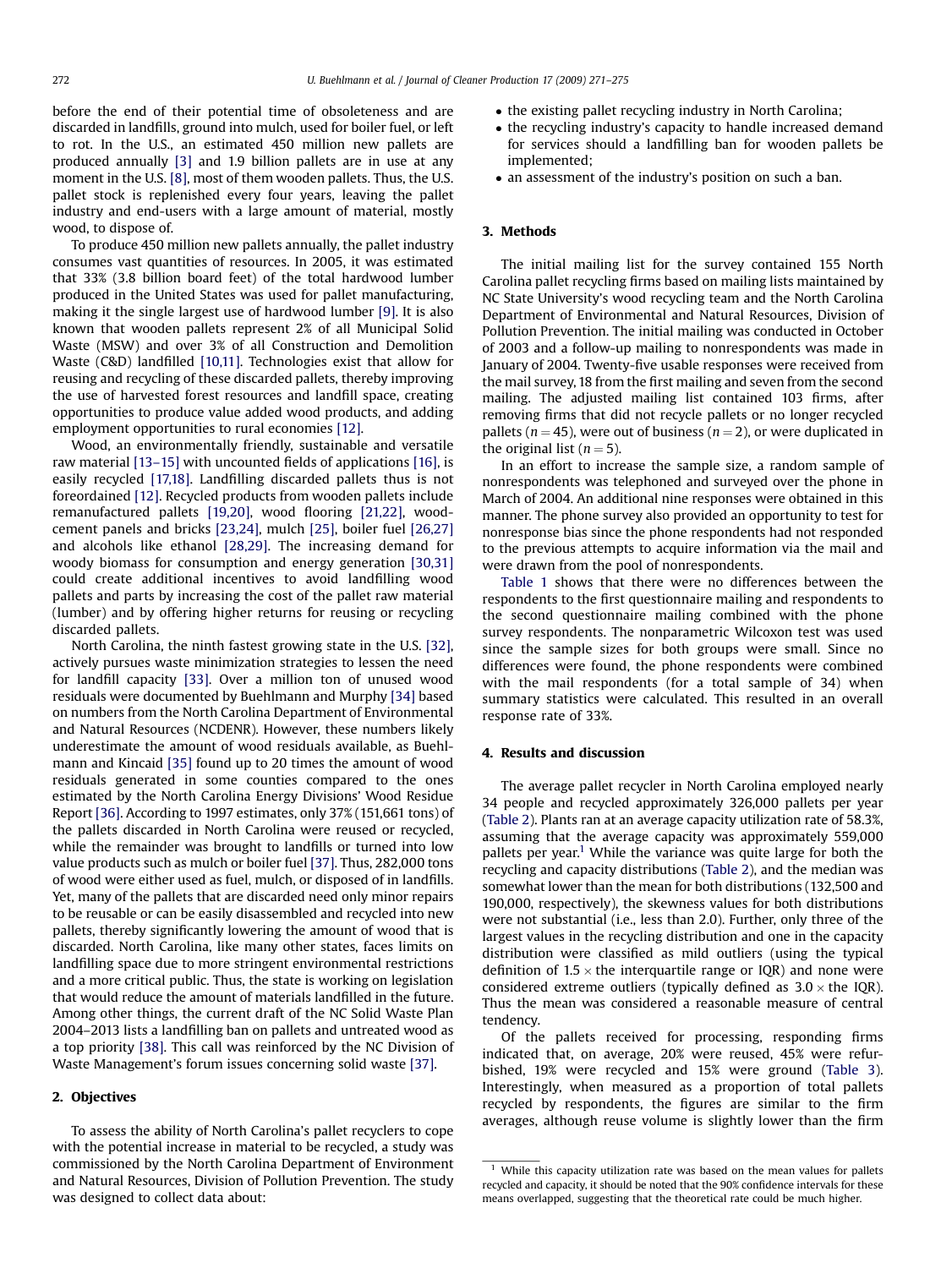## <span id="page-2-0"></span>Table 1

Summary of medians and nonresponse tests (Wilcoxon) comparing respondents to the first questionnaire mailing ( $n = 18$ ) to those responding to the second mailing and phone survey  $(n = 16)$ 

| Variable            | First respondents Second & phone<br>(median) | respondents (median) | Z approx. Sig. |       |
|---------------------|----------------------------------------------|----------------------|----------------|-------|
| Number of employees | 20.5                                         | 20.0                 | $-0.207$       | 0.836 |
| Pallets recycled    | 57,500                                       | 148,000              | 1.519          | 0.129 |
| Recycling capacity  | 125.000                                      | 250,000              | $-0.872$       | 0.383 |

average (suggesting smaller firms are engaged more in reuse), and recycling volume is slightly higher than the company average (suggesting that larger firms are more engaged in recycling). More than 70% of the residual material was converted to either mulch or boiler fuel [\(Table 4](#page-3-0)), with larger companies engaged more in mulch production and smaller companies engaged more in boiler fuel production.

Seventy-seven percent of all pallets resold are furnished to manufacturing industries, followed by private customers (8%) and food retailers (8%). Over 85% of respondents indicated that they could sell more pallets if they were available. Of these 29 companies, over half indicated they could sell at least 50% more than current volume.

Nearly 56% responded that a landfill ban on pallets in North Carolina was a good idea, with 18% each indicating it was not a good idea or that they did not care ([Table 5](#page-3-0)). The remainder (9%) had other ideas or opinions, ranging from surcharges on pallets to mandatory grinding of pallets. Thus, pallet recyclers were not unanimous in their favorability toward a ban on pallets in NC's landfills. There was general agreement from comments on the questionnaires, however, that landfilling of pallets was an inefficient use of resources. Opposition to a ban came mainly for two reasons. One reason was smaller recyclers' inability to afford a grinder to process pallet parts that are no longer usable. The other reason was an unease of some pallet recyclers with the resulting increase in supply of pallets in the marketplace, which could possibly lower pallets prices in the market.

Results from this survey suggest that the NC pallet industry could recycle more pallets than it does at present: by extrapolating from the study sample, $<sup>2</sup>$  approximately 33.6 million pallets</sup> (range of 20.1–47.1 million based on the 90% confidence interval) are recycled each year in North Carolina with a full capacity of 57.6 million pallets (range of 34.6–80.6 million), or 58% average capacity utilization. If the recyclers ran closer to 80% capacity, then nearly 46 million pallets potentially could be recycled. Given that nearly 56% of the companies surveyed plan to expand their pallet recycling capacity in the near future (Table 2), North Carolina could soon be recycling close to 50 million pallets a year. In fact, nine companies stated that they intend to at least double their capacity in the near future. Given the existing capacity and plans for expansion of the pallet recycling companies surveyed and the ease of implementing additional recycling capacity, a ban on landfilling pallets would not seem to lead to an overburden on recyclers.

The capacity utilization rate found in this study is well below the historical (1972–2006) overall industry average (81%) [\[39\]](#page-4-0). The pallet industry's low capital investment into plant and equipment and the low training costs for their employees help explain this

#### Table 2

Number of employees and recycling volumes and capacity of, responding North Carolina pallet recyclers  $(n = 34)$ 

| Variable                           | Mean response Std. dev. |         | 90% Conf.<br>interval, lower interval, upper | 90% Conf. |
|------------------------------------|-------------------------|---------|----------------------------------------------|-----------|
| Number of employees                | 33.7                    | 29.5    | 25.2                                         | 42.3      |
| Pallets recycled                   | 326,304                 | 451,549 | 195.247                                      | 457,361   |
| Recycling capacity                 | 559,545                 | 719,871 | 336,228                                      | 782,861   |
| Have plans to<br>expand operations | 55.9%                   |         |                                              |           |

observation. When capital and training investment in plant, equipment and labor are low, an industry (company) can afford to have excess capacity without paying a steep financial penalty. Most workstations in the typical pallet recycling operations are relatively simple. Thus, the industry can afford to have excess capacity, an observation that was confirmed by this study. Pallet recyclers, thus, can expand their production volume by increasing their utilization rate with relatively little financial and human resources investment, allowing them to absorb a potential surge in volume in the near term.

Conversations with industry participants brought to the forefront that their concerns are not with manufacturing capacity issues, but a general uneasiness about the market for recycled pallets. Industry participants fear that prices for recycled pallets could drop with an increase of recycled pallets coming to the market. However, several recyclers also pointed out that opportunities might arise regarding the pallet ''disposal'' fees charged to industry, as landfilling will no longer be an option.

A ban on pallets would alleviate some of the strain on NC's available landfill space. A ban might also stimulate increased recovery of the value of the material contained in used pallets. Depending on the quality and the size of a pallet, recyclers may either charge users to pick up used pallets, pick them up for free, or pay up to \$1.50 for good quality, standard size pallets. Assuming a median selling price of \$4.75 per recycled pallet (prices range from \$3.00 to \$6.50 according to various industry participants), the industry's current annual business volume (based on a recycling volume of 33.6 million pallets) is nearly \$160 million, excluding the value generated from products made from ground pallets. Assuming that roughly 50% of pallets in North Carolina are recycled today, the industry potentially could grow to over a \$300 million business over the next few years.

# 5. Subsequent outcomes and conclusion

On September 7, 2005, approximately two years from the onset of this study, North Carolina enacted House Bill 1465, which is ''an act to prohibit the disposal of motor oil filters, rigid plastic containers, wooden pallets, and oyster shells in landfills'' [\[40\].](#page-4-0) This law will take effect on October 1, 2009.

| ł, |  |
|----|--|
|----|--|

How received pallets were processed by responding North Carolina pallet recyclers

| Processing method                                                       | Percent (mean)<br>by company | Percent of<br>total volume |
|-------------------------------------------------------------------------|------------------------------|----------------------------|
| Refurbished (some parts exchanged, pallet<br>not disassembled)          | 44.8                         | 42.9                       |
| Reused (no parts are exchanged, only<br>minor fixes)                    | 20.4                         | 10.9                       |
| Recycled (new pallet built from disassembled<br>parts of other pallets) | 18.6                         | 29.8                       |
| Ground (pallet could not be used due to<br>damage or size)              | 154                          | 16.5                       |
| Other                                                                   | 0.9                          | 0.0                        |

 $2$  From data provided by respondents (Table 2), a ratio of 9682 recycled pallets per employee per year was developed. Assuming there were 103 pallet recyclers with an average size of 33.7 employees, there were approximately 3471 total employees. Multiplying total employment (3471) by the ratio of pallets recycled per employee (9682) resulted in 33,606,222 recycled pallets.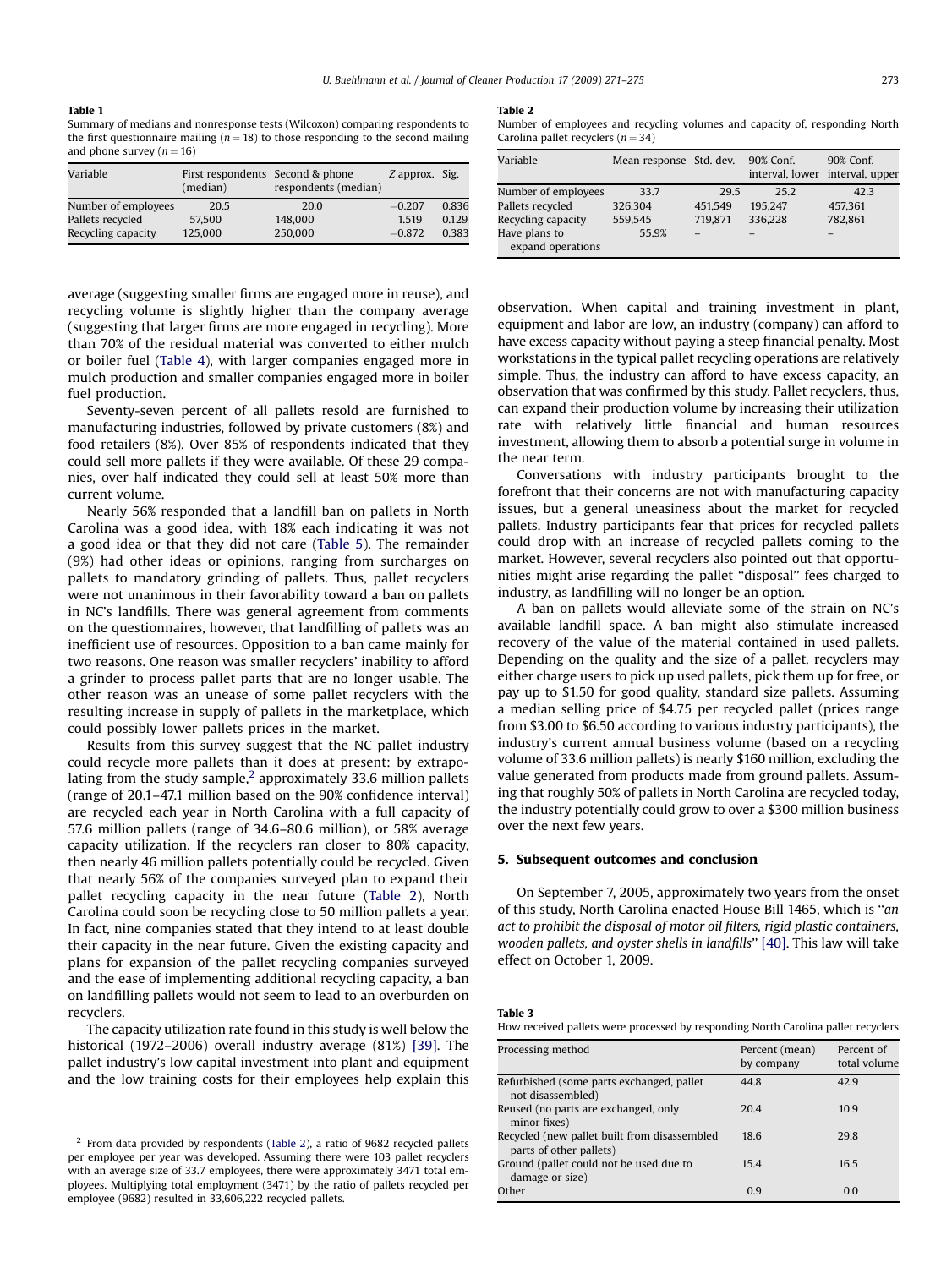#### <span id="page-3-0"></span>Table 4

Products made from pallet residuals by responding North Carolina pallet recyclers

| Product       | Percent (mean) by company | Percent of total volume |
|---------------|---------------------------|-------------------------|
| Boiler fuel   | 42.6                      | 22.0                    |
| Mulch         | 29.6                      | 48.2                    |
| Animal litter | 0.1                       | 0.6                     |
| Other         | 27.7                      | 29.3                    |

While debating the proposed ban in the NC legislature, homebuilder related interests sought to obtain an exemption to the ban for builders. Their argument goes that small builders doing small jobs would face challenges finding an outlet for their pallets used on the job site. The legislature agreed with this exception. At the same time, the North Carolina Department of Environment and Natural Resources (NCDENR), Division of Pollution Prevention and Environmental Assistance has started cooperating with local C&D landfills to collect and recycle those pallets at the landfilling sites [\[41\].](#page-4-0)

Two large pallet recyclers in NC were visited in December 2007 to review their preparations and concerns about the landfill ban. Only one operation was aware of the upcoming ban, the other operation had not yet heard of this ban. However, both pointed out that they are not concerned about the pallet ban, as their operations are flexible enough to adapt. However, one pointed out that smaller operations who do not have grinders for the unusable pallet parts, may still need to landfill those unusable parts. With pallet parts still being accepted at C&D landfills, there should be an alternative for those industry participants. Ultimately, time will tell what impacts the NC pallet ban will have on the pallet recyclers and on the overall pallet industry in the State. However, based on available data and observations, recyclers should be positioned to deal with the increased volume once those pallets can no longer be discarded at a landfill.

Actions relating to addressing climate change, as well as increasing energy costs, are introducing a new dynamic into the issue of landfilling natural resources such as wood fiber from discarded pallets. While wood covers up to 90% of total energy demand in some developing nations, it provides only 2% of total energy demand in developed nations  $[42]$ . Plans for  $CO<sub>2</sub>$ emission reductions, especially in Europe, call for significant increases in the use of wood (biomass) as a fuel [\[31,43,30\]](#page-4-0). As a consequence, demand for wood chips and pellets has increased throughout the world, including the U.S. [\[44,45\]](#page-4-0). Some traditional buyers of wood residues from sawmilling operations (farmers, paper mills) are increasingly being priced out of the market [\[46,44\].](#page-4-0)

At the present time, pallet recyclers obtain a higher return from using recycled pallets to supply their own pallet re-assembly operations. Thus, pallet recyclers are supplying the wood fuel markets only as a secondary choice after having exhausted other venues (in the present study only about 15% of recycled pallets were ground, and about half of the ground material went to mulch for landscaping). However, the current reshuffling of demand for wood chips for wood energy and the resulting changes in prices could lead pallet recyclers to supply more of their output to these markets

#### Table 5

Opinions on banning pallets in landfills from responding North Carolina pallet recyclers

| Opinion                 | Percent of respondents |
|-------------------------|------------------------|
| Good idea               | 55.9                   |
| Do not care             | 17.6                   |
| Not a good idea         | 17.6                   |
| Other ideas or opinions | 8.8                    |

and provide new opportunities for the increasing supply of recycled pallet material in North Carolina and elsewhere.

## Acknowledgments

The authors would like to thank Wendy Worley and Scott Mouw, Division of Pollution Prevention, North Carolina Department of Environment and Natural Resources (NCDENR), Raleigh, NC, for their input and support. This research was supported by the North Carolina Department of Environment and Natural Resources and by North Carolina State University, Department of Wood and Paper Science, Raleigh, NC.

## References

- [1] MHIA. Reusable container and pallet association glossary. Material Handling Industry of America (MHIA), [http://www.mhia.org/industrygroups/rpcpa/](http://www.mhia.org/industrygroups/rpcpa/glossary) [glossary](http://www.mhia.org/industrygroups/rpcpa/glossary); 2008 [accessed 07.05.08].
- [2] White MS, Hamner P. Pallets move the world the case for developing system-based designs for unit loads. Forest Products Journal 2005;55(3):8-16.
- [3] Anonymous. Pallet talk. Alexandria, VA: National Wooden Pallet & Container Association; April 2000.
- [4] International Organization for Standardization. Flat pallets for intercontinental materials handling – principal dimensions and tolerances. ISO 6780:2003.
- [5] Brindley C. It's a small world after all will global standards impact local markets?. Pallet Enterprise, [www.palletenterprise.com](http://www.palletenterprise.com); 2002 [accessed 27.11.07].
- [6] Clarke JW. Pallet user education series pallets 101: industry overview and wood, plastic, paper&metal options. Pallet Enterprise, [http://www.](http://www.palletenterprise.com/articledatabase/view.asp%3FarticleID%3D1409) [palletenterprise.com/articledatabase/view.asp?articleID](http://www.palletenterprise.com/articledatabase/view.asp%3FarticleID%3D1409)=[1409;](http://www.palletenterprise.com/articledatabase/view.asp%3FarticleID%3D1409) 2004 [accessed 27.11.07].
- [7] Raballand G, Aldaz-Carroll E. How do differing standards increase trade costs? The case of pallets. The World Economy 2007;30(4):685–702.
- [8] Anonymous. Pallet talk. Alexandria, VA: National Wooden Pallet & Container Association; June 1999.
- [9] Hardwood Market Report. 2006: The year at a glance. In: 10th annual statistical analysis of the North American hardwood marketplace, Memphis, TN; 2007. 172pp.
- [10] Bush RJ, Corr DT, Araman PA. Fewer pallets reaching landfills, more are processed for recovery. Pallet Enterprise; May 2001. p. 18–21.
- [11] McKeever DB. Solid wood waste in the United States: an important, changing resource. In: Wood waste utilization conference presentation, May 4–5, 2000, Omaha, NE.
- [12] Araman PA, Bush RJ, Hammett AL, Hager EB. Wood pallets and landfills status and opportunities for economic recovery and recycling. In: Proceedings from WASTECON/ISWA world congress 1998. Charlotte, NC: Solid Waste Association of North America (SWANA); October 26–29, 1998. p. 345–58. Publication # GR-G 0036.
- [13] Fenning TM, Gershenzon J. Where will the wood come from? Plantation forests and the role of biotechnology. Trends in Biotechnology 2002;20(7):291–6.
- [14] Sutton WRJ. Wood in the third millennium. Forest Products Journal 2000; 50(1):12–21.
- [15] Koch P. Wood versus nonwood materials in U.S. residential construction: some energy-related global implications. Forest Products Journal 1992;42(5):31–42.
- [16] Sutton WRJ. The world's need for wood. In: Proceedings of the conference on the globalization of wood: supply, processes, products, and markets. Forest Products Society; 1993. p. 21–8.
- [17] Buehlmann U. Wood reuse and recycling recycled products. In: Yearbook of science and technology. New York, NY: McGraw Hill; 2003. p. 392–5.
- [18] Sherman-Huntoon R. Wood waste study provides clues to recycling success. BioCycle – Journal of Composting & Organics July 2001:68.
- [19] Bejune J, Bush RJ, Araman PA, Hansen B, Cumbo D. Pallet industry relying more on recovered wood material. Pallet Enterprise; October 2002. p. 20–7.
- [20] Clarke JW, White MS, Araman PA. Performance of pallet parts recovered from used wood pallets. Forest Products Journal 2001;51(2):55–62.
- [21] Anonymous. Companies that show recycling means business. In Business May/ June 2005:28.
- [22] Muller P, Buehlmann U. From landfill to living room: turning pallets into flooring. NCSU Bulletin April 2, 2004:3.
- [23] Anonymous. Wood cement board offers wide range of applications. Wood Technology October 1998;25(8):26–7.
- [24] Defo M, Cloutier A, Riedl B. Wood-cement compatibility of some Eastern Canadian woods by isothermal calorimetry. Forest Products Journal 2004; 54(10):49–56.
- [25] Olawski J. Pallet remanufacturer diversifies to handle growth. In Business March/April 2001:16–7.
- [26] Aruna PB, Laarman JG, Araman PA, Cubbage F. An analysis of wood pellets for exports: a case study of Sweden as an importer. Forest Products Journal 1997; 47(6):49–52.
- [27] Aruna PB, Laarman JG, Araman PA, Coulter E, Cubbage F. Used pallets as a source of pellet fuel: current industry status. Forest Products Journal 1997; 47(9):51–6.